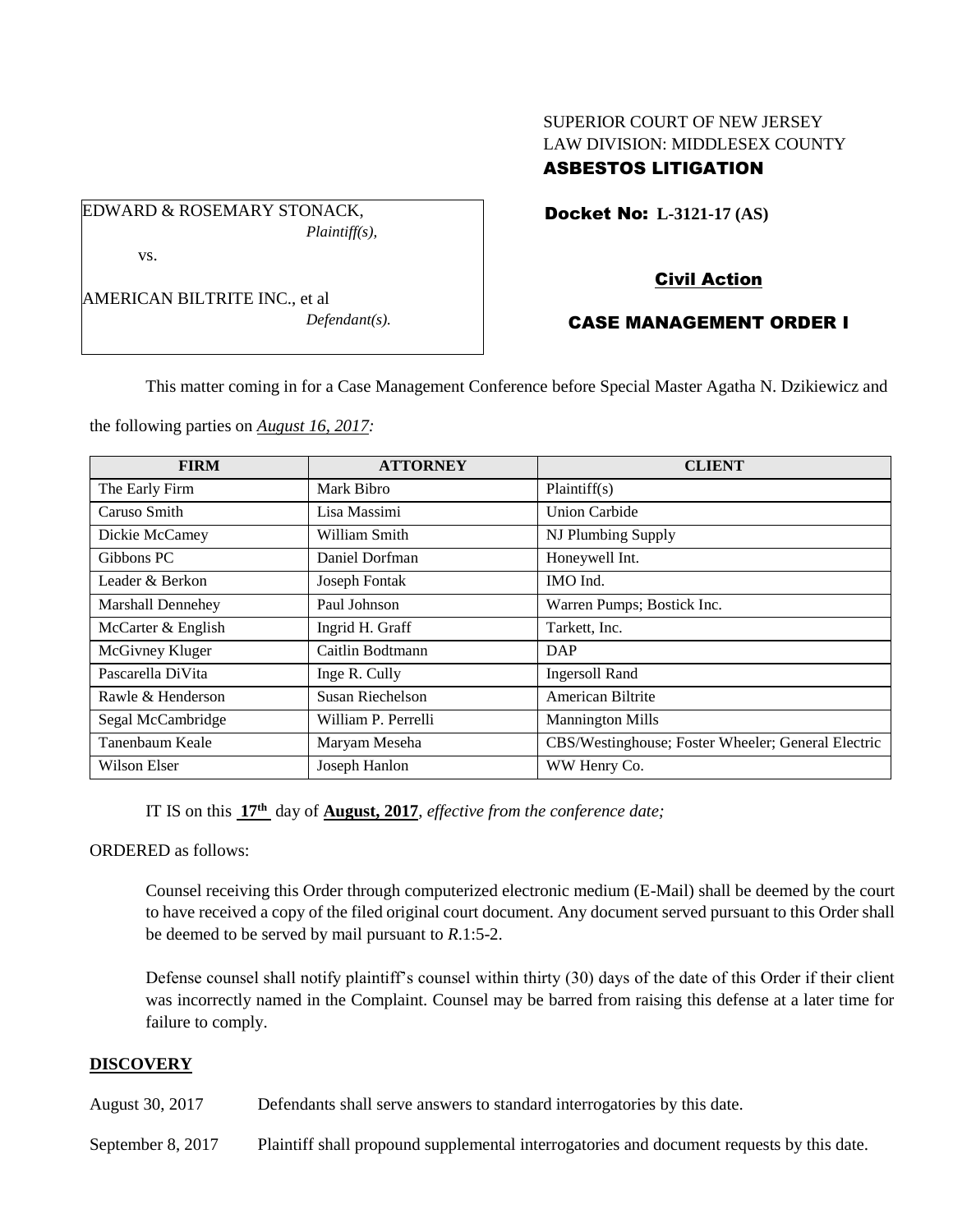| October 10, 2017  | Defendants shall serve answers to supplemental interrogatories and document requests by this<br>date.                                                                                                       |
|-------------------|-------------------------------------------------------------------------------------------------------------------------------------------------------------------------------------------------------------|
| September 8, 2017 | Defendants shall propound supplemental interrogatories and document requests by this date.                                                                                                                  |
| October 10, 2017  | Plaintiff shall serve answers to supplemental interrogatories and document requests by this<br>date.                                                                                                        |
| November 30, 2017 | Fact discovery, including depositions, shall be completed by this date. Plaintiff's counsel shall<br>contact the Special Master within one week of this deadline if all fact discovery is not<br>completed. |
| November 30, 2017 | Depositions of corporate representatives shall be completed by this date.                                                                                                                                   |

### **EARLY SETTLEMENT**

December 15, 2017 Settlement demands shall be served on all counsel and the Special Master by this date.

#### **SUMMARY JUDGMENT MOTION PRACTICE**

| December 15, 2017 | Plaintiff's counsel shall advise, in writing, of intent not to oppose motions by this date. |  |  |
|-------------------|---------------------------------------------------------------------------------------------|--|--|
|                   |                                                                                             |  |  |

- January 5, 2018 Summary judgment motions shall be filed no later than this date.
- February 2, 2018 Last return date for summary judgment motions.

### **MEDICAL DEFENSE**

- December 1, 2017 Plaintiff shall serve medical expert reports by this date. December 1, 2017 Upon request by defense counsel, plaintiff is to arrange for the transfer of pathology specimens and x-rays, if any, by this date.
- April 16, 2018 Defendants shall identify its medical experts and serve medical reports, if any, by this date. In addition, defendants shall notify plaintiff's counsel (as well as all counsel of record) of a joinder in an expert medical defense by this date.

#### **LIABILITY EXPERT REPORTS**

- February 28, 2018 Plaintiff shall identify its liability experts and serve liability expert reports or a certified expert statement by this date or waive any opportunity to rely on liability expert testimony.
- April 16, 2018 Defendants shall identify its liability experts and serve liability expert reports, if any, by this date or waive any opportunity to rely on liability expert testimony.

#### **EXPERT DEPOSITIONS**

May 11, 2018 Expert depositions shall be completed by this date. To the extent that plaintiff and defendant generic experts have been deposed before, the parties seeking that deposition in this case must file an application before the Special Master and demonstrate the necessity for that deposition.

 $\_$  ,  $\_$  ,  $\_$  ,  $\_$  ,  $\_$  ,  $\_$  ,  $\_$  ,  $\_$  ,  $\_$  ,  $\_$  ,  $\_$  ,  $\_$  ,  $\_$  ,  $\_$  ,  $\_$  ,  $\_$  ,  $\_$  ,  $\_$  ,  $\_$  ,  $\_$  ,  $\_$  ,  $\_$  ,  $\_$  ,  $\_$  ,  $\_$  ,  $\_$  ,  $\_$  ,  $\_$  ,  $\_$  ,  $\_$  ,  $\_$  ,  $\_$  ,  $\_$  ,  $\_$  ,  $\_$  ,  $\_$  ,  $\_$  ,